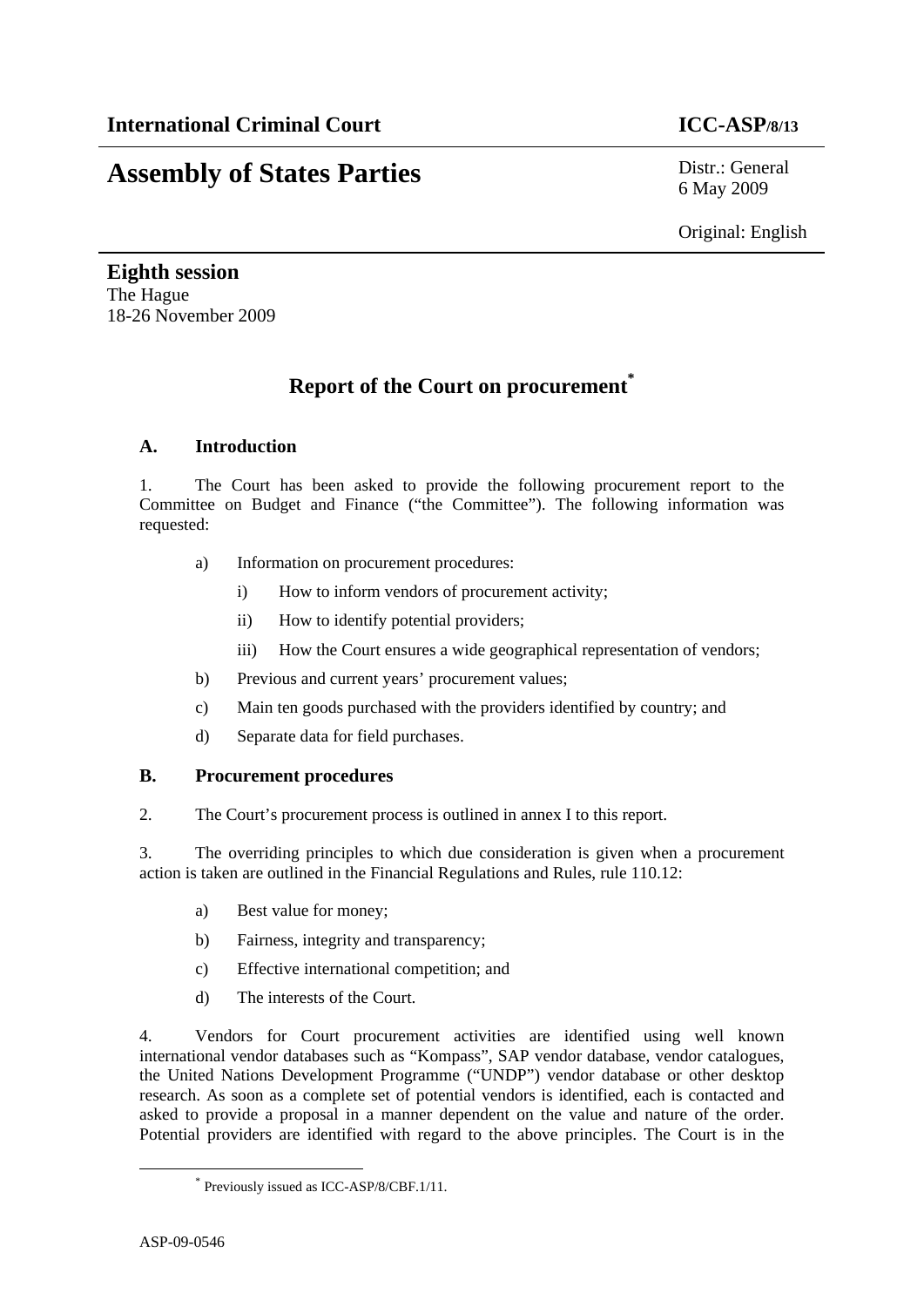ICC-ASP/8/13 Page 2

process of considering the use of its internet site for listing procurement requests for proposal. However, this may lead to a large number of unqualified vendors providing proposals. After careful consideration, the Court might decide to implement the United Nations practice of using the internet for expressions of interest, attracting potential vendors who peruse the internet.

5. For more information on the subject of geographical representation of the Court's vendors, annex II is providing an overview of the Court's procurement activities per vendor nationality.

#### **C. Current and previous years' procurement values**

6. An overview of the Court's procurement activities for current and previous years is available in annex III.

#### **D. Main goods and services purchased (by country of origin)**

7. Annex IV provides a list of main goods and services purchased in 2008 by country of origin.

#### **E. Purchases for field operations**

8. Since the end of 2008, field office managers have the capacity to place purchase orders locally up to a value of  $\epsilon$ 3,000. However, the majority of purchases for the field are processed through headquarters, delivered to headquarters, processed and configured at headquarters and then transported to the field. Separate data is therefore not readily available for the value of purchases that can be attributed to field operations. It would be possible to set up a database to track this value but the expense required to provide such a database has not, thus far, been deemed to provide added value to the Court's operations. Should the Committee require such data in the future, funds will be identified to provide such a database.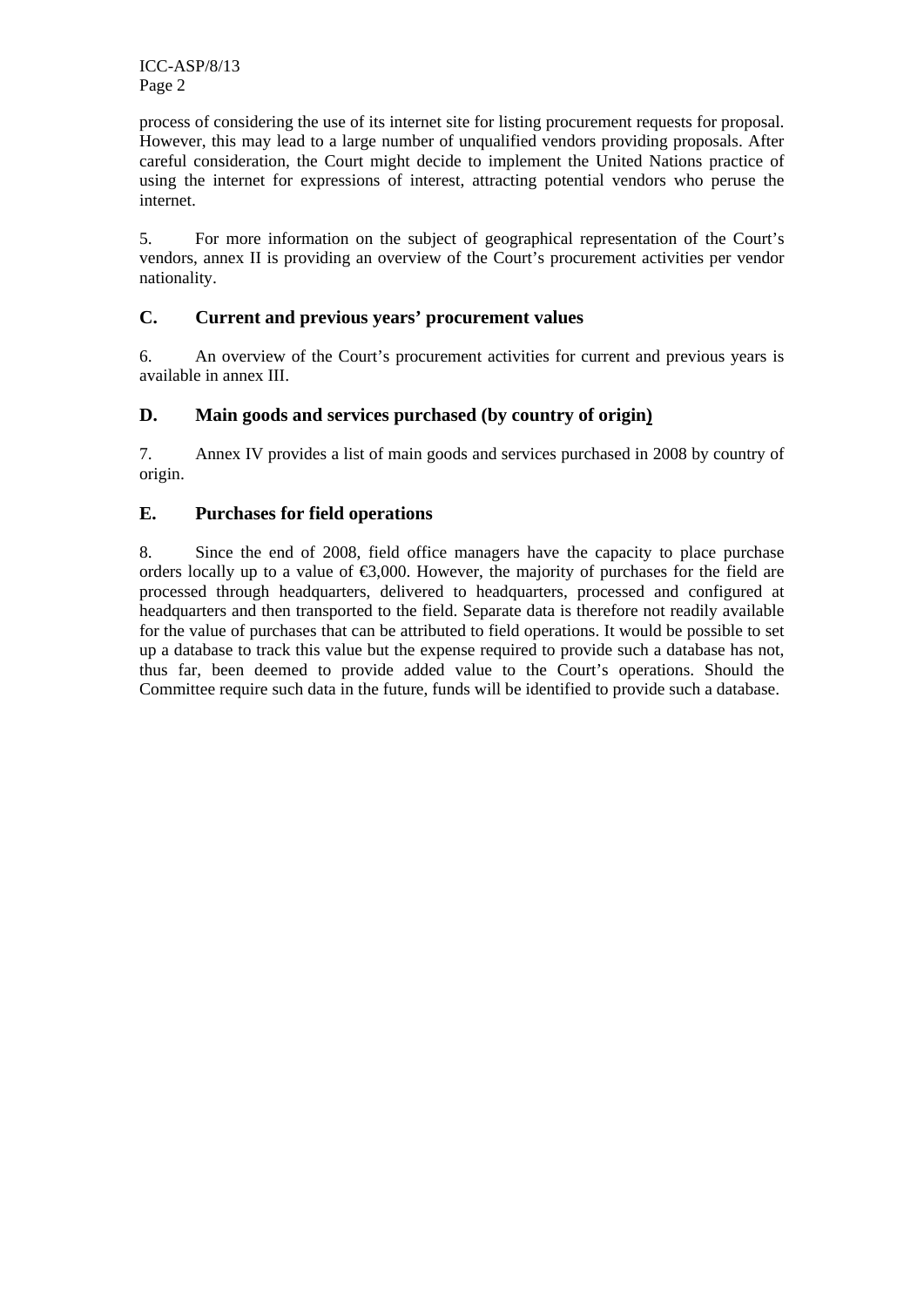## **Annex I**

#### **Court procurement process**

#### **Steps in procurement**

| Action                                            | <b>Responsible party</b>              |  |  |  |  |  |
|---------------------------------------------------|---------------------------------------|--|--|--|--|--|
| SAP purchase requisition                          | Requisitioning Office                 |  |  |  |  |  |
| Certification                                     | Certifying Officer                    |  |  |  |  |  |
| Solicitation process                              | Procurement                           |  |  |  |  |  |
| Submission to the Procurement Review<br>Committee | Procurement and Requisitioning Office |  |  |  |  |  |
| Contract types                                    | Procurement                           |  |  |  |  |  |
| Terms and conditions                              | Procurement and Legal Section         |  |  |  |  |  |
| Receiving and inspection                          | $R\&I$ unit                           |  |  |  |  |  |
| Invoice payment                                   | <b>Finance Section</b>                |  |  |  |  |  |

#### **Steps description**

| <b>SAP Purchase Requisition</b> | Requisitioning Office |
|---------------------------------|-----------------------|
| Certification                   | Certifying Officer    |

Requisitioning office creates an SAP Purchase Requisition:

- Budget is checked automatically in SAP
- Certification is received online in SAP and accepted or rejected in SAP by certifying officer.
- If accepted, the purchase requisition reaches Procurement. The solicitation process starts.

| <b>Solicitation process</b> |  |  | Procurement                                                                  |
|-----------------------------|--|--|------------------------------------------------------------------------------|
| Committee                   |  |  | Submission to the Procurement Review   Procurement and Requisitioning Office |

The solicitation process depends on the cost of the goods or services requested:

- Below  $\bigcirc$ ,000: one written quotation is requested
- Between  $\text{ } \infty,000$  and  $\text{ } \infty$  10,000: up to three competitive bids are requested
- Above  $\in$  0,000: a minimum of three competitive bids are requested
- Above €50,000: a minimum of three competitive bids are requested and the requested is submitted Procurement Review Committee (PRC)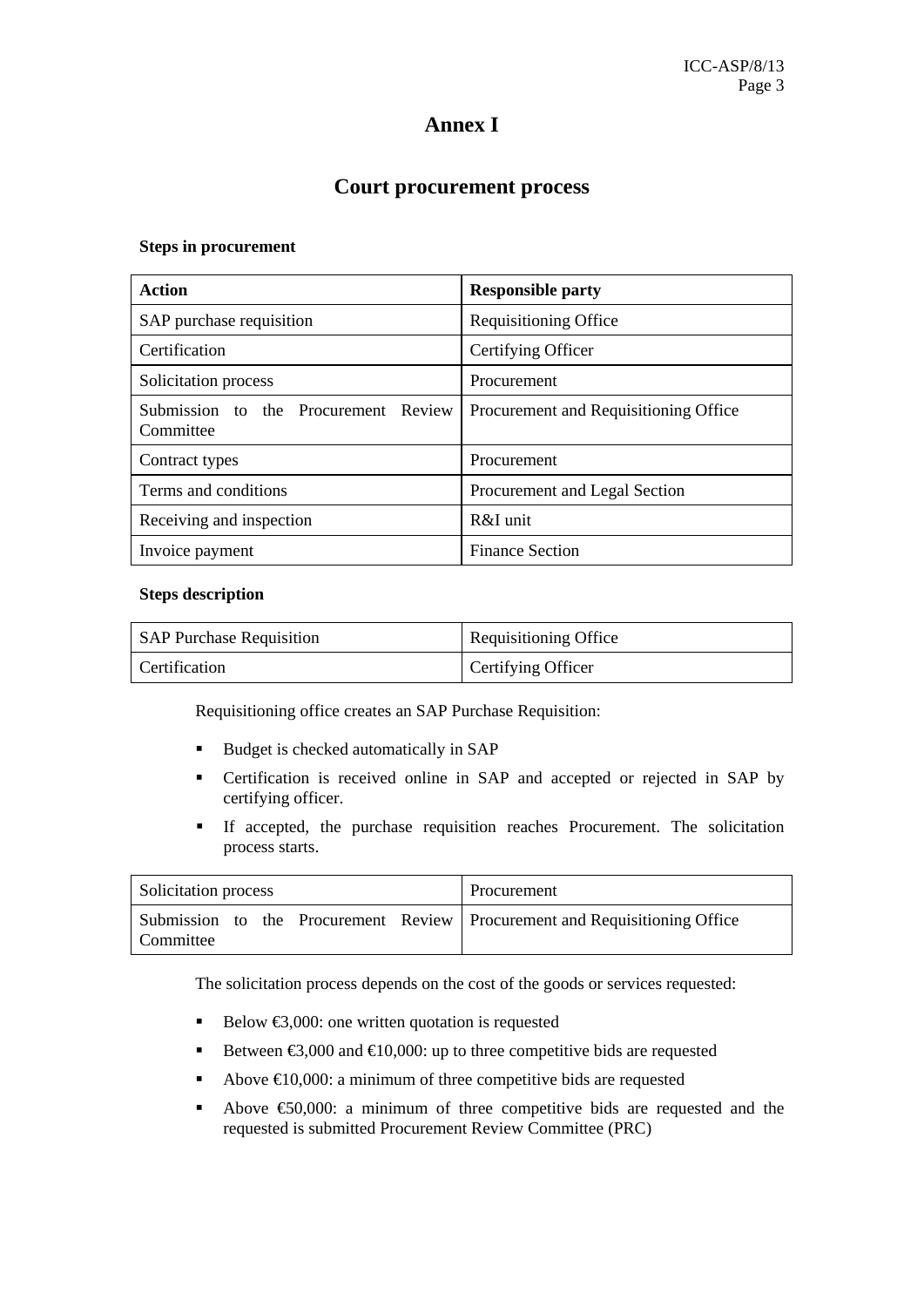ICC-ASP/8/13 Page 4

PRC: check on the validity of the request (process and content). Once the PRC is satisfied that all measures have been implemented according to the rules, it reports on the request to the Registrar for approval. If the Registrar has further questions, the process returns to the Certification stage. If the Registrar approves, the Purchase Order is created.

| Contract Types       | Procurement                          |
|----------------------|--------------------------------------|
| Terms and Conditions | <b>Procurement and Legal Section</b> |

Depending on the scope or specifications of obligations, the following are created:

- Goods or specifically defined services: Purchase Order, requiring Standard General Purchasing Conditions
- Goods and/or Services of complex and specialized technical nature: Contract or Agreement, requiring Legal Review for Specific New Provisions

| Receiving and inspection | R&I unit                   |
|--------------------------|----------------------------|
| Invoice Payment          | Budget and Finance Section |

Depending on the service or good received, the following takes place:

- Goods receipt: the R&I Unit performs the R&I check on the basis of the SAP Purchase Order
- Service: the requisitioning office creates a Service Entry Sheet (SES) in SAP upon reception of the services, based on the SAP purchase order

In SAP, once the Purchase Order is linked to an R&I or SES, an invoice is created by the Budget and Finance Section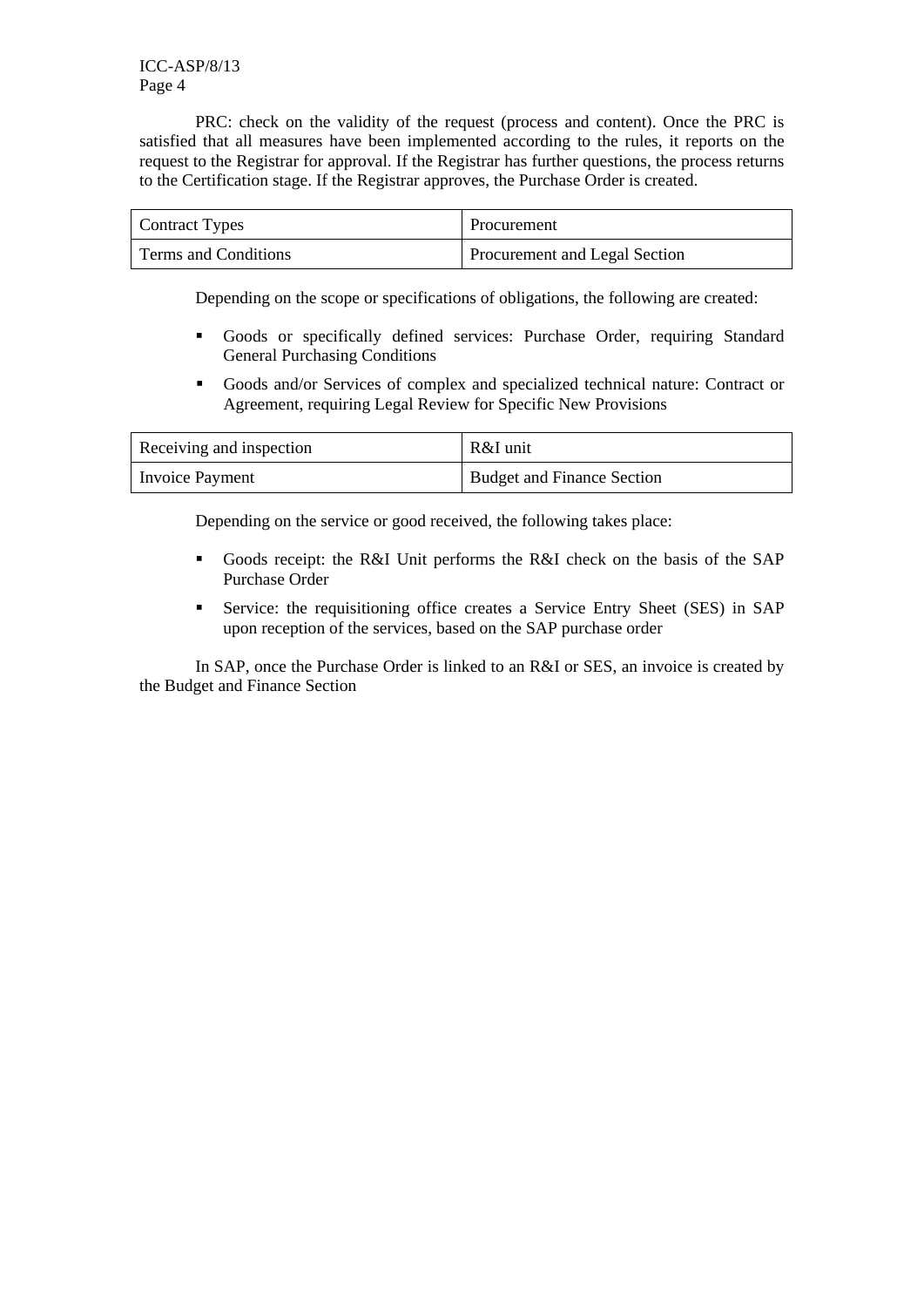## **Annex II**

## **Overview of the Court's procurement activities per vendor nationality**

| Vendor country                   | Purchase order value       | % of total value |
|----------------------------------|----------------------------|------------------|
| Argentina                        | $E$ 7.12                   | 0.0%             |
| Austria                          | €14,157.47                 | 0.1%             |
| Australia                        | €64,929.77                 | 0.2%             |
| Belgium                          | € $44,864.88$              | 2.0%             |
| Canada                           | € $345,440.12$             | 1.3%             |
| Democratic Republic of the Congo | $\bigoplus$ , 166, 589. 20 | 4.4%             |
| Central African Republic         | $\bigoplus$ 41,568.59      | 0.5%             |
| Switzerland                      | <del>€</del> 494,347.81    | 1.9%             |
| Cote d'Ivoire                    | €2,830.00                  | 0.0%             |
| Chile                            | €569.69                    | 0.0%             |
| China                            | <del>€</del> 41,587.99     | 0.2%             |
| Germany                          | € 85,562.40                | 0.7%             |
| Denmark                          | €19,554.12                 | 0.4%             |
| Algeria                          | €7,140.00                  | 0.0%             |
| Egypt                            | € $6,588.11$               | 0.1%             |
| Spain                            | €67,484.60                 | 0.3%             |
| Ethiopia                         | €4,046.00                  | $0.0\%$          |
| France                           | €253,140.18                | 0.9%             |
| United Kingdom                   | €808,789.71                | 3.0%             |
| Ghana                            | €28,571.60                 | 0.1%             |
| Greece                           | €500.00                    | $0.0\%$          |
| Ireland                          | €71,825.00                 | 0.3%             |
| India                            | € $818,310.00$             | 3.1%             |
| Italy                            | €82,984.79                 | 0.3%             |
| Japan                            | €7,849.94                  | 0.0%             |
| Kenya                            | €,293.50                   | $0.0\%$          |
| Lebanon                          | €,000.00                   | $0.0\%$          |
| Luxembourg                       | €3,000.00                  | 0.0%             |
| Monaco                           | <del>€</del> 418.06        | 0.0%             |
| Netherlands                      | €18,685,456.46             | 70.1%            |
| Portugal                         | €1,000.00                  | 0.0%             |
| <b>Russian Federation</b>        | €28,803.90                 | 0.1%             |
| Sweden                           | €3,626.58                  | 0.0%             |
| Senegal                          | €,307.38                   | 0.0%             |
| Chad                             | €422,859.08                | 1.6%             |
| United Republic of Tanzania      | €2,505.30                  | 0.0%             |
| Uganda                           | $-971,580.49$              | 3.6%             |
| United States of America         | $\bigoplus$ , 104, 953.62  | 4.1%             |
| Uruguay                          | €20,666.10                 | 0.1%             |
| South Africa                     | $\bigoplus$ 2,590.53       | 0.3%             |
| <b>Total</b>                     | €26,652,320.09             |                  |

**Table 1: Purchases from the Court in 2008, per country, in % of total value**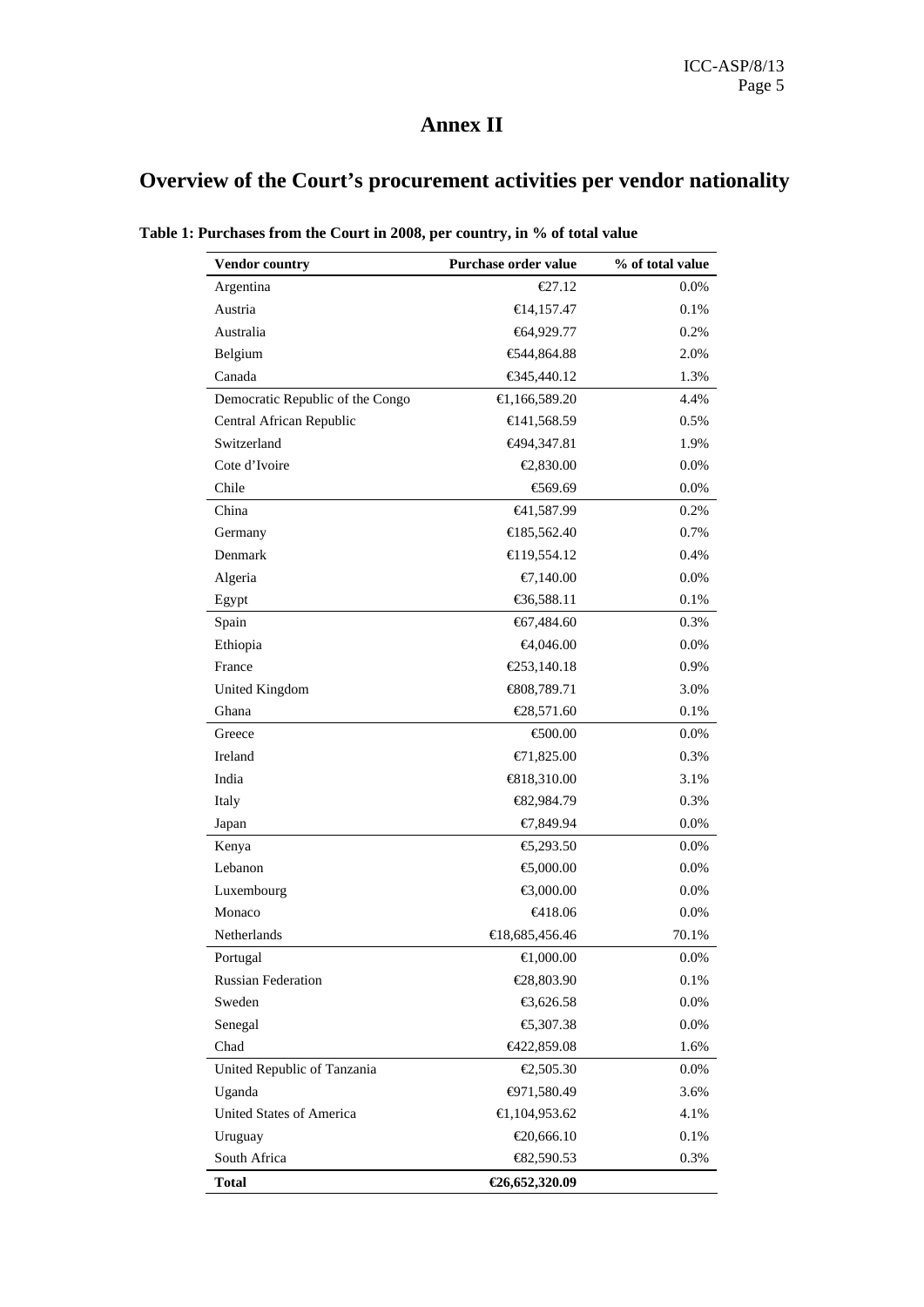## **Annex III**

# **Current and previous years' procurement values (in euros)**<br>Figure 1: 2009 procurement activities (as at 28 February 2009)

|                             | Jan     | Feb            | Mar     | Apr    | May        | Jun             | Jul    | Aug     | <b>Sep</b> | Oct    | <b>Nov</b>                     | <b>Dec</b> | Total (year) |
|-----------------------------|---------|----------------|---------|--------|------------|-----------------|--------|---------|------------|--------|--------------------------------|------------|--------------|
| Number of procurement staff |         |                |         |        | 61         | hl              |        |         |            | h.     |                                |            | 61           |
| <b>Procurement</b>          |         |                |         |        |            |                 |        |         |            |        |                                |            |              |
| <b>Purchase Orders</b>      |         |                |         |        |            |                 |        |         |            |        |                                |            |              |
| No of Pos                   | 272     | 149            |         |        |            |                 |        |         |            |        |                                |            | 421          |
| No of Pos previous year     | 181     | 168            | 99      | 110    | 117        | 79              | 87     | 76      | 87         | 145    | 139                            | 128        | 1416         |
| Value of Pos                | 4952352 | 1647567        |         |        |            |                 |        |         |            |        |                                |            | 6599919      |
| <b>TFV Contracts</b>        | 65000   |                |         |        |            |                 |        |         |            |        |                                |            | 65000        |
|                             |         |                |         |        |            |                 |        |         |            |        |                                |            | 6664919      |
| Value of Pos previous year  | 2217972 | 1308999        | 1265591 | 932255 |            | 1067737 1163375 | 768509 | 1910817 | 1007315    | 897086 | 1210840                        | 993403     | 14743898.99  |
| <b>Requisitions</b>         |         |                |         |        |            |                 |        |         |            |        |                                |            |              |
| No of Requisitions          | 102     | 136            |         |        |            |                 |        |         |            |        |                                |            | 238          |
| Previous year               | 219     | 154            | 85      | 142    | <b>116</b> | 116             | 139    | 91      | 116        | 156    | 132                            | 105        | 1571         |
| <b>PRC</b>                  |         |                |         |        |            |                 |        |         |            |        |                                |            |              |
| No of PRC                   |         |                |         |        |            |                 |        |         |            |        |                                |            |              |
| No of PRC previous year     |         |                |         |        | $\sim$     |                 |        |         |            | 61     |                                | 12         | 54           |
| Value of PRC                |         | 844000 3167000 |         |        |            |                 |        |         |            |        |                                |            | 4011000      |
| Value of PRC previous year  | 900000  | 440430         | 194426  | 704000 | 120320     | 541075          | 384777 | 427187  |            |        | 233580 1114067 3514200 4866531 |            | 13440593     |

#### **Figure 2: 2008 procurement activities**

|                             | Jan          | Feb     | Mar     | Apr    | May       | Jun     | Jul    | Aug     | <b>Sep</b>       | Oct    | <b>Nov</b>                              | <b>Dec</b> | Total (year) |
|-----------------------------|--------------|---------|---------|--------|-----------|---------|--------|---------|------------------|--------|-----------------------------------------|------------|--------------|
| Number of procurement staff | <sub>0</sub> |         |         |        | ΩI        |         |        |         |                  |        |                                         |            |              |
| <b>Procurement</b>          |              |         |         |        |           |         |        |         |                  |        |                                         |            |              |
| <b>Purchase Orders</b>      |              |         |         |        |           |         |        |         |                  |        |                                         |            |              |
| No of Pos                   | 181          | 168     | 99      | 110    | 117       | 79      | 87     | 76      | 87               | 145    | 139                                     | 128        | 1416         |
| No of Pos previous year     | 151          | 163     | 126     | 71     | 126       | 108     | 64     | 93      | 180              | 172    | 144                                     | 184        | 1582         |
| Value of Pos                | 2217972      | 1308999 | 1265591 | 932255 | 1067737   | 1163375 | 768509 | 1910817 | 1007315          | 897086 | 1210840                                 | 993403     | 14743898.99  |
| <b>TFV Contracts</b>        |              |         |         |        |           |         |        |         |                  |        | 884452                                  | 781021     | 1665473      |
|                             |              |         |         |        |           |         |        |         |                  |        | 2095292                                 | 1774424    | 16409371.99  |
| Value of Pos previous year  | 2664327      | 1879607 | 1022838 | 871588 | 1151386   | 1042313 | 354047 |         |                  |        | 1633195 1287101 1404035 2879826 7203938 |            | 23394201     |
| <b>Requisitions</b>         |              |         |         |        |           |         |        |         |                  |        |                                         |            |              |
| No of Requisitions          | 219          | 154     | 85      | 142    | 116       | 116     | 139    | 91      | 116 <sup> </sup> | 156    | 132                                     | 105        | 1571         |
| Previous year               | 103          | 163     | 157     | 104    | 130       | 120     | 73     | 110     | 180              | 181    | 193                                     | 166        | 1680         |
| <b>PRC</b>                  |              |         |         |        |           |         |        |         |                  |        |                                         |            |              |
| No of PRC                   |              |         |         |        | $\bigcap$ |         |        |         |                  |        |                                         | 12         | 54           |
| No of PRC previous year     |              |         |         |        |           |         |        |         |                  |        |                                         | 201        | 67           |
| Value of PRC                | 900000       | 440430  | 194426  | 704000 | 120320    | 541075  | 384777 | 427187  |                  |        | 233580 1114067 3514200 4866531          |            | 13440593     |
| Value of PRC previous year  | 285000       | 1166289 | 449725  | 187223 | 619590    | 157371  | 629500 | 651929  | 135361           |        | 461214 1779765 6271688                  |            | 12794655     |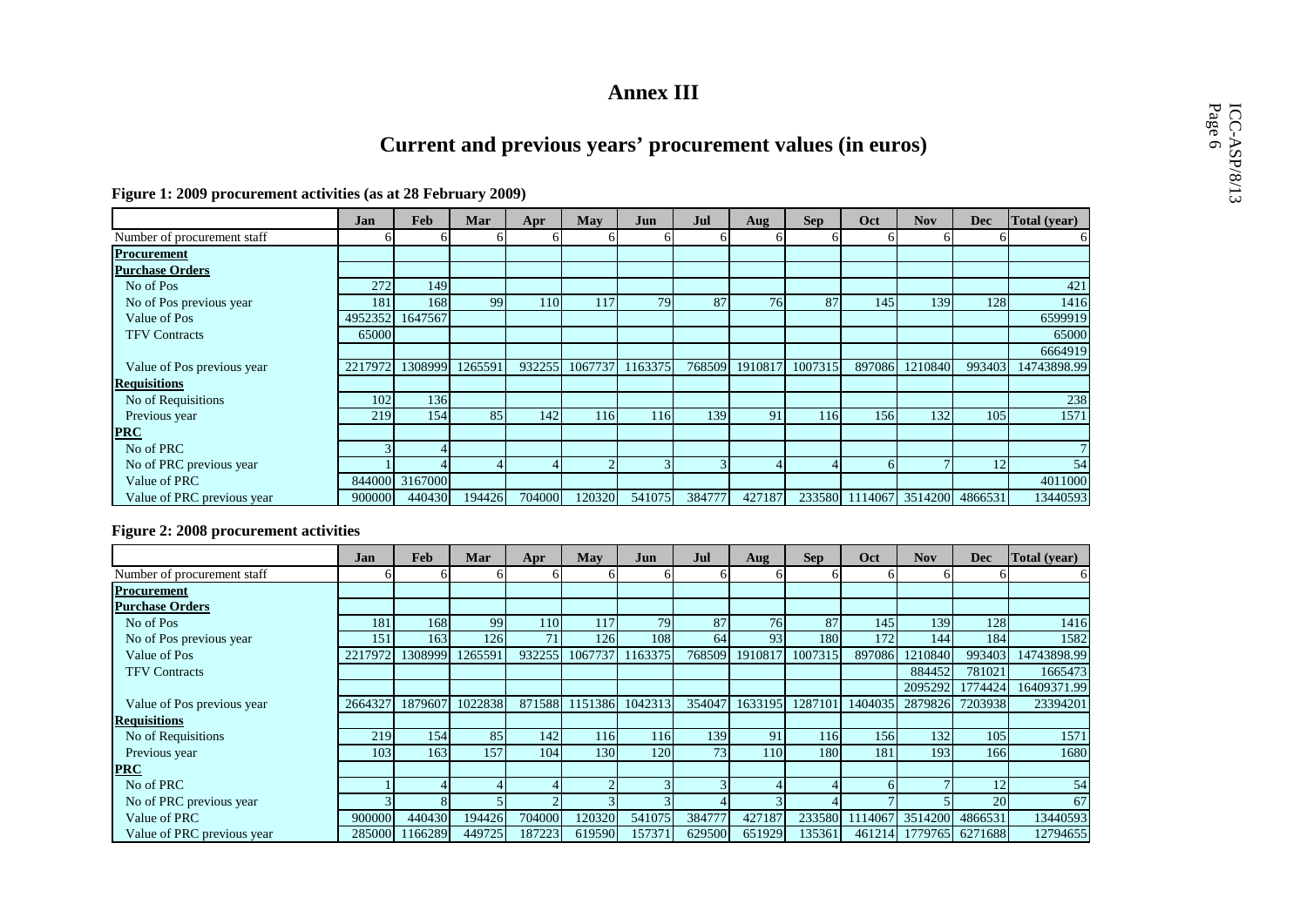#### **Figure 3: 2007 procurement activities**

|                             | Jan     | Feb     | Mar     | Apr    | May    | Jun     | <b>Jul</b> | Aug    | <b>Sep</b>     | Oct    | <b>Nov</b>                              | Dec             | Total (year) |
|-----------------------------|---------|---------|---------|--------|--------|---------|------------|--------|----------------|--------|-----------------------------------------|-----------------|--------------|
| Number of procurement staff |         |         |         |        | hl     |         |            |        | h              |        |                                         |                 |              |
| <b>Procurement</b>          |         |         |         |        |        |         |            |        |                |        |                                         |                 |              |
| <b>Purchase Orders</b>      |         |         |         |        |        |         |            |        |                |        |                                         |                 |              |
| No of Pos                   | 151     | 163     | 126I    | 71     | 126    | 108     | 64         | 93     | 180            | 172    | 144                                     | 184             | 1582         |
| No of Pos previous year     | 159     | 137     | 121     | 91     | 91     | 112     | 92         | 92     | 138            | 88     | 153                                     | 170             | 1444         |
| Value of Pos                | 2664327 | 1879607 | 1022838 | 871588 | 151386 | 1042313 | 354047     |        |                |        | 1633195 1287101 1404035 2879826 7203938 |                 | 23394201     |
| Value of Pos previous year  | 1308838 | 709604  | 1426788 | 722466 | 608547 | 1286162 | 596788     |        | 889732 1083730 |        | 827320 2497923 5386263                  |                 | 17344161     |
| <b>Requisitions</b>         |         |         |         |        |        |         |            |        |                |        |                                         |                 |              |
| No of Requisitions          | 103     | 163     | 157'    | 104    | 130    | 120I    | 73         | 110    | 180            | 181    | 193                                     | 166             | 1680         |
| Previous year               | 233     | 140     | 120     | 103    | 113    | 167     | 96         | 127    | 148            | 124    | 192                                     | 178             | 1741         |
| <b>PRC</b>                  |         |         |         |        |        |         |            |        |                |        |                                         |                 |              |
| No of PRC                   |         |         |         |        |        |         |            |        |                |        |                                         | 20              | 67           |
| No of PRC previous year     |         |         |         |        |        |         |            |        |                |        |                                         | 23              | 55           |
| Value of PRC                | 285000  | 1166289 | 449725  | 187223 | 619590 | 157371  | 629500     | 651929 | 135361         | 461214 |                                         | 1779765 6271688 | 12794655     |
| Value of PRC previous year  | 60000   | 350000  | 600000  | 80000  | 400000 | 490000  | 529832     | ΩI     | 990000         | 630000 |                                         | 969000 4830565  | 9929397      |

#### **Figure 4: 2006 procurement activities**

|                             | Jan     | <b>Feb</b> | Mar     | Apr     | May     | Jun        | Jul     | Aug     | <b>Sep</b> | Oct    | <b>Nov</b>              | <b>Dec</b>      | Total (vear) |
|-----------------------------|---------|------------|---------|---------|---------|------------|---------|---------|------------|--------|-------------------------|-----------------|--------------|
| Number of procurement staff |         |            |         |         |         |            |         |         |            |        |                         |                 | 4.4          |
| <b>Procurement</b>          |         |            |         |         |         |            |         |         |            |        |                         |                 |              |
| <b>Purchase Orders</b>      |         |            |         |         |         |            |         |         |            |        |                         |                 |              |
| No of Pos                   | 159     | 137        | 121     | 91      | 91      | <b>112</b> | 92      | 92      | 138        | 88     | 153                     | 170             | 1444         |
| No of Pos previous year     | 10      | 95         | 96      | 110     | 95      | 106        | 81      | 101     | 91         | 134    | 148                     | 171             | 1238         |
| Value of Pos                | 1308838 | 709604     | 1426788 | 722466  | 608547  | 1286162    | 596788  | 889732  | 1083730    |        | 827320 2497923 5386263  |                 | 17344161     |
| Value of Pos previous year  | 389503  | 1088621    | 801157  | 1452195 | 2555581 | 1393649    | 1080183 | 810063  | 599851     |        | 1386107 1381583 8484651 |                 | 21423144     |
| <b>Requisitions</b>         |         |            |         |         |         |            |         |         |            |        |                         |                 |              |
| No of Requisitions          | 233     | 140        | 120     | 103     | 113     | 167        | 96      | 127     | 148        | 124    | 192                     | 178             | 1741         |
| Previous year               | 89      | 82         | 104     | 110     | 83      | 108        | 122     | 101     | 175        | 173    | 177                     | 139             | 1463         |
| <b>PRC</b>                  |         |            |         |         |         |            |         |         |            |        |                         |                 |              |
| No of PRC                   |         |            |         |         |         |            |         |         |            |        |                         | 23              | 55           |
| No of PRC previous year     |         |            |         |         |         |            |         |         |            |        |                         | 24              | 68           |
| Value of PRC                | 60000   | 350000     | 600000  | 80000   | 400000  | 490000     | 529832  | ΩI      | 990000     | 630000 |                         | 969000 4830565  | 9929397      |
| Value of PRC previous year  | 100000  | 610000     | 1590000 | 470000  | 1220000 | 730000     | 680000  | 1150000 | 200000     | 380000 |                         | 2890000 4450000 | 14470000     |